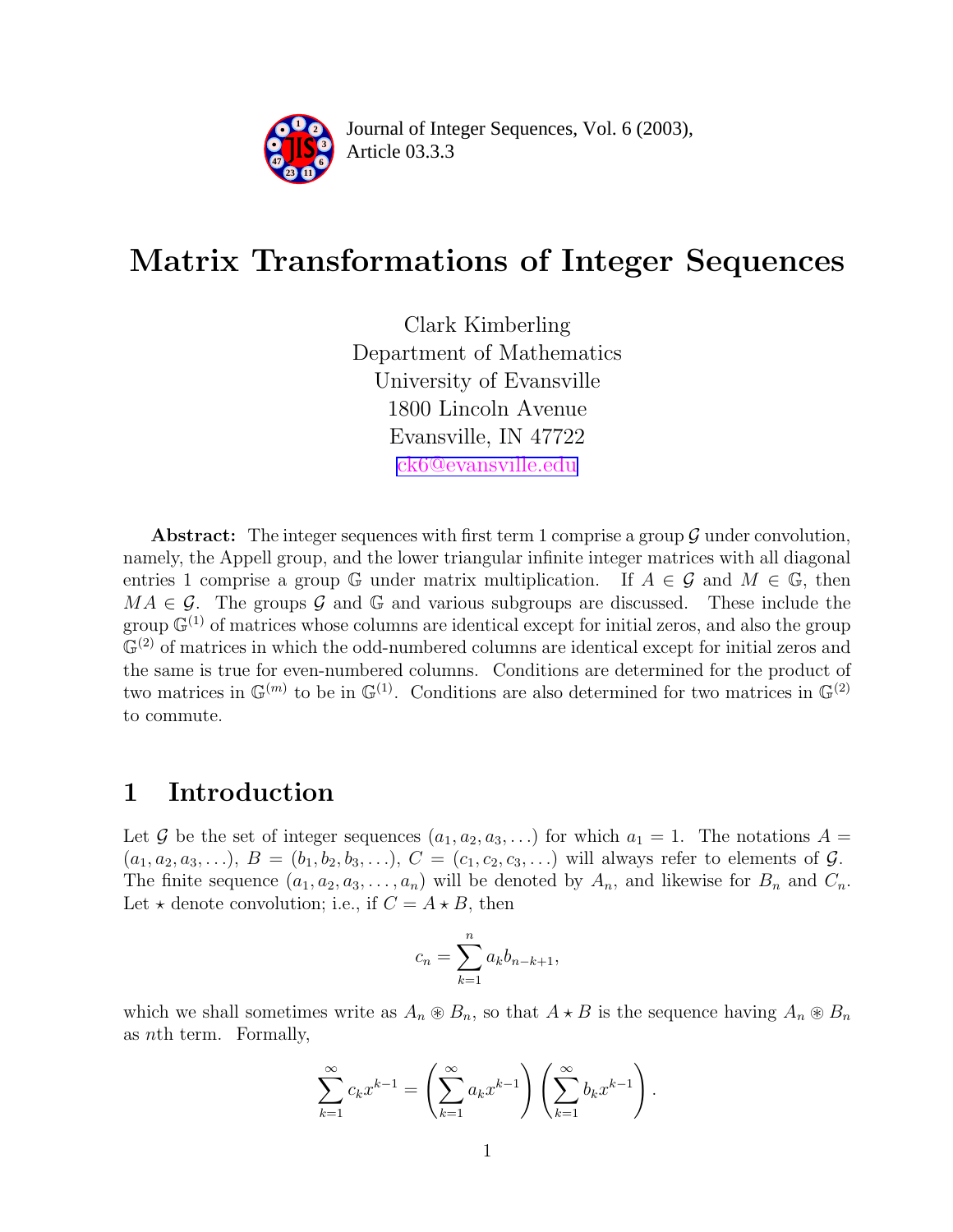In particular, if  $c_1 = 1$  and  $c_k = 0$  for  $k \geq 2$ , then the sequence B has generating function  $1/(a_1 + a_2x + a_3x^2 + \cdots)$ , and A and B are a pair of convolutory inverses.

Let  $\mathcal{G}_n$  denote the group of finite sequences  $A_n$  under  $\star$ ; the identity is  $I_n = (1, 0, 0, \ldots, 0)$ , and  $A_n^{-1}$  is the sequence  $B_n$  given inductively by  $b_1 = 1$  and

$$
b_n = -\sum_{k=1}^{n-1} a_{n-k+1} b_k.
$$
 (1)

for  $n \geq 2$ . The algebraic system  $(\mathcal{G}, \star)$  is a commutative group known as the Appell subgroup of the Riordan group. Its elements, the Appell sequences, are special cases of the Sheffler sequences, which play a leading role in the umbral calculus  $[2,$  $[2,$  Chapter 4; however, the umbral developments are not used in this paper. In  $\mathcal{G}$ , the identity and  $A^{-1}$  are the limits of  $I_n$  and  $A_n^{-1}$ . (Here, limits are of the combinatorial kind: suppose  $j_1, j_2, j_3, \ldots$  is an unbounded nondecreasing sequence of positive integers and  $\{a_{i,j}\}\$ is a sequence of sequences such for each  $i$ ,

$$
(a_{k,1}, a_{k,2}, a_{k,3}, \ldots, a_{k,j_i}) = (a_{i,1}, a_{i,2}, a_{i,3}, \ldots, a_{i,j_i})
$$

for every  $k > i$ . Then

$$
\lim_{i\to\infty}(a_{i,1},a_{i,2},a_{i,3},\ldots)
$$

is defined as the sequence  $(a_1, a_2, a_3, \ldots)$  such that for every *n* there exists  $i_0$  such that if  $i > i_0$ , then

 $(a_1, a_2, a_3, \ldots, a_n) = (a_{i,1}, a_{i,2}, a_{i,3}, \ldots, a_{i,n}).$ 

The study of the group  $(\mathcal{G}, \star)$ , we shall soon see, is essentially that of a certain group of matrices. However, we shall consider first a more general group of matrices.

For any positive integer n, let  $\mathbb{G}_n$  be the set of lower triangular  $n \times n$  integer matrices with all diagonal entries 1, and let  $\cdot$  denote matrix multiplication. Then  $(\mathbb{G}_n, \cdot)$  is a noncommutative group. Now let G denote the set of lower triangular infinite integer matrices with all diagonal entries 1. In such a matrix, every column, excluding the zeros above the diagonal, is an element of  $\mathcal{G}$ , and  $(\mathbb{G}, \cdot)$  is a noncommutative group. Properties of matrices in G arise via limits of those of matrices in  $\mathbb{G}_n$ . For example, if  $M = (m_{ij}) \in \mathbb{G}$ , then the matrix  $M_n := (m_{ij})$ , where  $1 \le i \le n$  and  $1 \le j \le n$ , is an element of  $\mathbb{G}_n$ , and

$$
M^{-1} = \lim_{n \to \infty} M_n^{-1}.
$$

It is easy to check that if  $A \in \mathcal{G}$  and  $M \in \mathbb{G}$ , then  $M \cdot A \in \mathcal{G}$ ; here A is regarded as an infinite column vector.

Among subgroups of G is the Riordan group (in the case that the coefficients are all integers) introduced in [\[3\]](#page-10-0). Although the Riordan group will not be further discussed in this paper, the reader may wish to consult the references listed at A053121 (the Catalan triangle) in [[4](#page-10-0)].

Suppose  $T = (t_1, t_2, t_3, ...) \in \mathcal{G}$ . Let  $\mathbb{T}$  be the matrix in  $\mathbb{G}$  whose *i*th row is

$$
t_i,t_{i-1},\ldots,t_1,0,0\ldots,
$$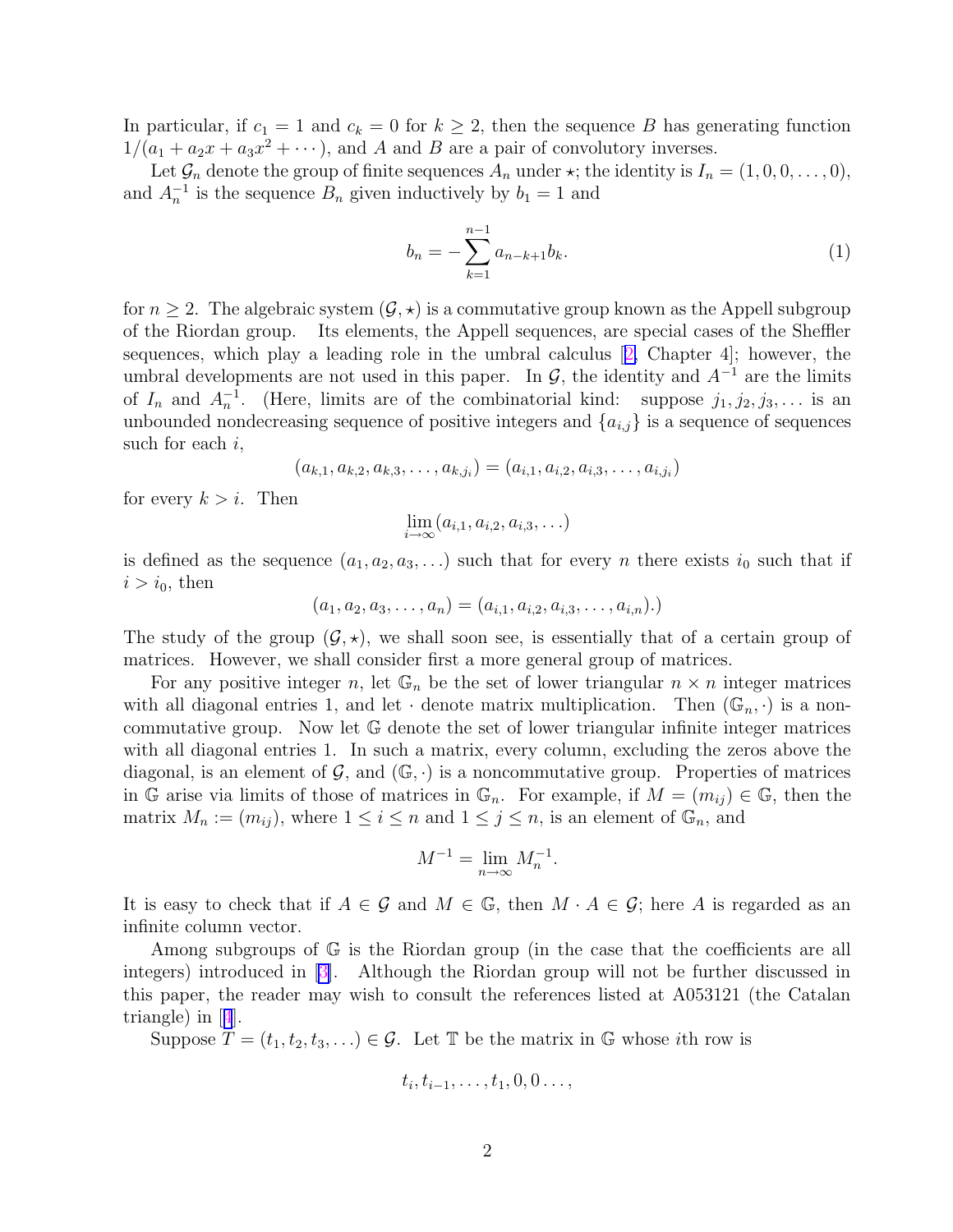so that the first column of  $\mathbb T$  is T, and each subsequent column contains T as a subsequence. Let  $\mathbb{G}^{(1)}$  be the set of all such matrices  $\mathbb{T}$ . If  $\mathbb{T}$  and  $\mathbb{U}$  in  $\mathbb{G}^{(1)}$  have first columns T and U, respectively, then the first column of  $\mathbb{T} \cdot \mathbb{U}$  is the sequence  $T \star U$ , and  $\mathbb{T} \cdot \mathbb{U} \in \mathbb{G}^{(1)}$ . Clearly,  $(\mathbb{G}^{(1)}, \cdot)$  is isomorphic to  $(\mathcal{G}, \star)$ . Matrices in  $\mathbb{G}^{(1)}$  will be called *sequential matrices*.

One more property of the group G, with easy and omitted proof, will be useful: if  $M = (m_{ij}) \in \mathbb{G}$  and  $f(M) := ((-1)^{i+j}m_{ij})$ , then

$$
(f(M))^{-1} = f(M^{-1}).
$$
\n(2)

## 2 The Appell group  $(\mathcal{G}, \star)$

The first theorem in this section concerns the convolutory inverse of a linear recurrence sequence of order  $m \geq 2$ .

**Theorem 1.** Suppose  $m \geq 2$ , and  $a_1 = 1, a_2, \ldots, a_m$  are initial values of an mth order recurrence sequence given by

$$
a_n = u_1 a_{n-1} + u_2 a_{n-2} + \dots + u_m a_{n-m} + r_{n-m}
$$
\n(3)

for  $n \geq m+1$ , where  $u_1, u_2, \ldots, u_m$  and  $r_1, r_2, r_3, \ldots$  are integers and  $u_m \neq 0$ . Then the convolutory inverse, B, of A, is a sequence

$$
(1, b_2, \ldots, b_m, b_{m+1}, b_{m+2}, \ldots)
$$

for which the subsequence  $(b_{m+2}, b_{m+3}, \ldots)$  satisfies

$$
b_n = \sum_{k=1}^{m-1} b_{n-k} c_k - B_{n-m} \circledast R_{n-m},
$$

where

$$
c_k = -a_{k+1} + \sum_{j=1}^{k} u_j a_{k+1-j}
$$

for  $n \geq m+2$ .

*Proof:* By (1),  $b_1 = a_1 = 1$ . Also,  $b_2 = -a_2$ , and

$$
b_n = -a_n b_1 - a_{n-1} b_2 - \dots - a_2 b_{n-1}
$$

for  $n \geq 3$ . For the rest of this proof, assume that  $n \geq m+2$ , and for later convenience, let

$$
s_n = -a_n b_1 - a_{n-1} b_2 - \cdots - a_{m+2} b_{n-m-1}.
$$

For  $n \geq m + 2$  (but not generally for  $n = m + 1$ ), the recurrence (1) gives

$$
\sum_{k=1}^{m} u_k b_{n-k} = -\sum_{j=1}^{n-m-1} b_j \sum_{k=1}^{m} u_k a_{n-k-j+1} - U,
$$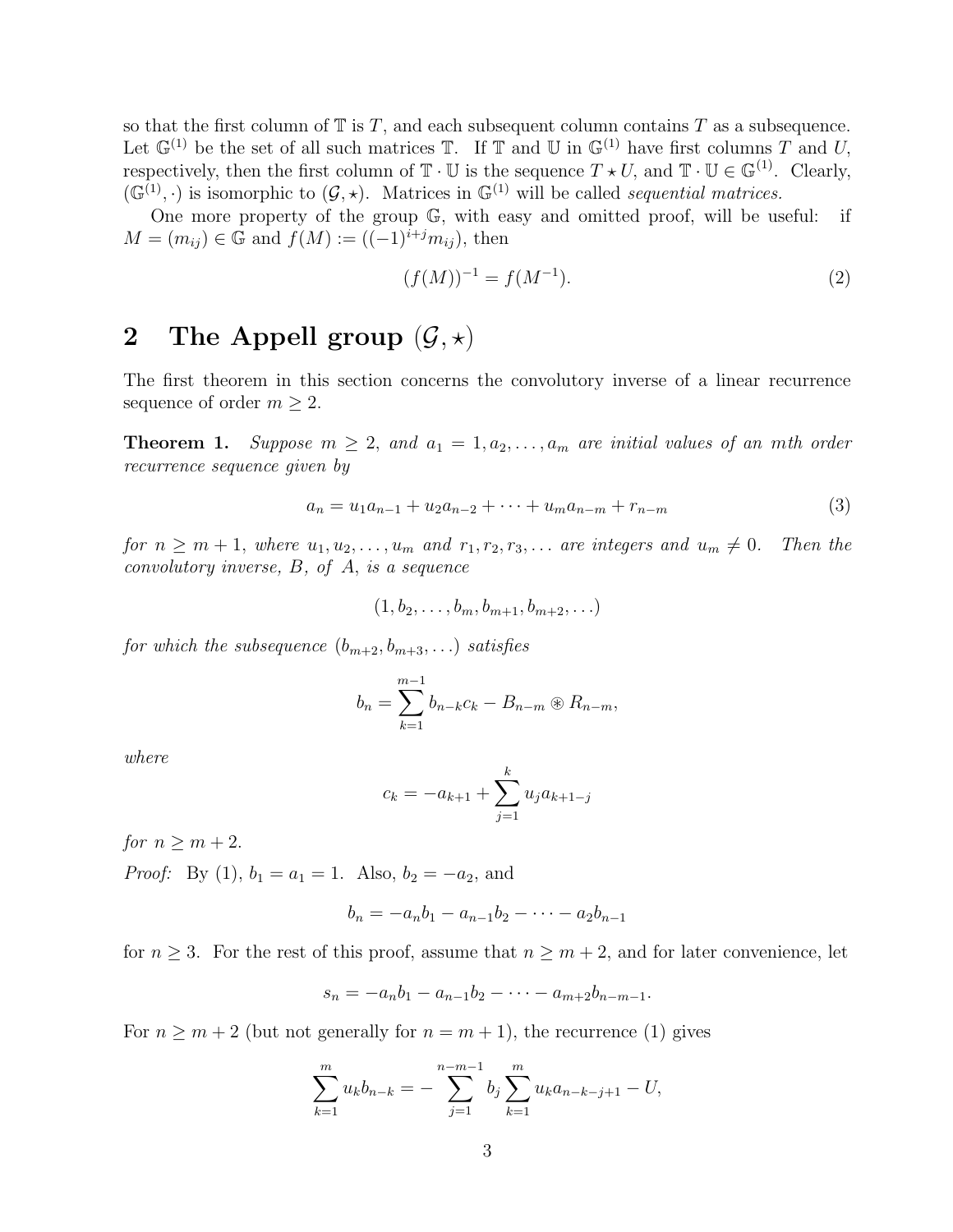where

$$
U = \sum_{k=1}^{m-1} u_k \sum_{j=2}^{m-k+1} a_j b_{n-k-j+1}.
$$

Then

$$
\sum_{k=1}^{m} u_k b_{n-k} = -\sum_{j=1}^{n-m-1} b_j (a_{n+1-j} - r_{n+1-j-m}) - U
$$
  
=  $s_n + \sum_{j=1}^{n-m-1} b_j r_{n+1-j-m} - U$   
=  $b_n + \sum_{j=2}^{m+1} a_j b_{n+1-j} + \sum_{j=1}^{n-m-1} b_j r_{n+1-j-m} - U,$ 

so that

$$
b_n = \sum_{k=1}^{m} u_k b_{n-k} - \sum_{j=2}^{m+1} a_j b_{n+1-j} - \sum_{j=1}^{n-m-1} b_j r_{n+1-j-m} + U.
$$
 (4)

Now put  $n = m + 1$  into (3) and substitute in (4) for  $a_{m+1}$ . The resulting coefficient of  $b_{n-m}$ is  $-r_1$ , and (4) simplifies to

$$
b_n = \sum_{k=1}^{m-1} u_k b_{n-k} - \sum_{j=2}^m a_j b_{n+1-j} + \sum_{k=1}^{m-2} u_k \sum_{j=2}^{m-k} a_j b_{n-k-j+1} - \sum_{j=1}^{n-m} b_j r_{n+1-j-m}
$$
  
= 
$$
\sum_{k=1}^{m-1} b_{n-k} (-a_{k+1} + \sum_{j=1}^k u_j a_{k+1-j}) - \sum_{j=1}^{n-m} b_j r_{n+1-j-m}.
$$

**Corollary 1.** If the recurrence for A in (3) is homogeneous of order  $m \geq 2$ , then the recurrence for the sequence  $(b_4, b_5, b_6, \ldots)$  is of order  $m-1$ . If  $m=2$ , then the convolutory inverse of A is the sequence

$$
(b_1, b_2, b_3, \ldots) = (1, -a_2, f, (u_1 - a_2)f, (u_1 - a_2)^2 f, (u_1 - a_2)^3 f, \ldots),
$$

where  $f = a_2^2 - a_3$ .

*Proof:* Homogeneity of a means that  $r_n = 0$  for  $n \geq 1$ , so that  $b_n = \sum_{k=1}^{m-1} c_k b_{n-k}$  for  $n \geq m+2$ .

**Example 1.** The Fibonacci sequence,  $A = (1, 1, 2, 3, 5, 8, ...)$ , has inverse  $(1, -1, -1, 0, 0, 0, 0, 0, ...)$ .

**Example 2.** The Lucas sequence,  $A = (1, 3, 4, 7, 11, 18, ...)$ , has inverse,  $(1, -3, 5, -10, 20, -40, 80, ...)$ , recurrent with order 1 beginning at the third term.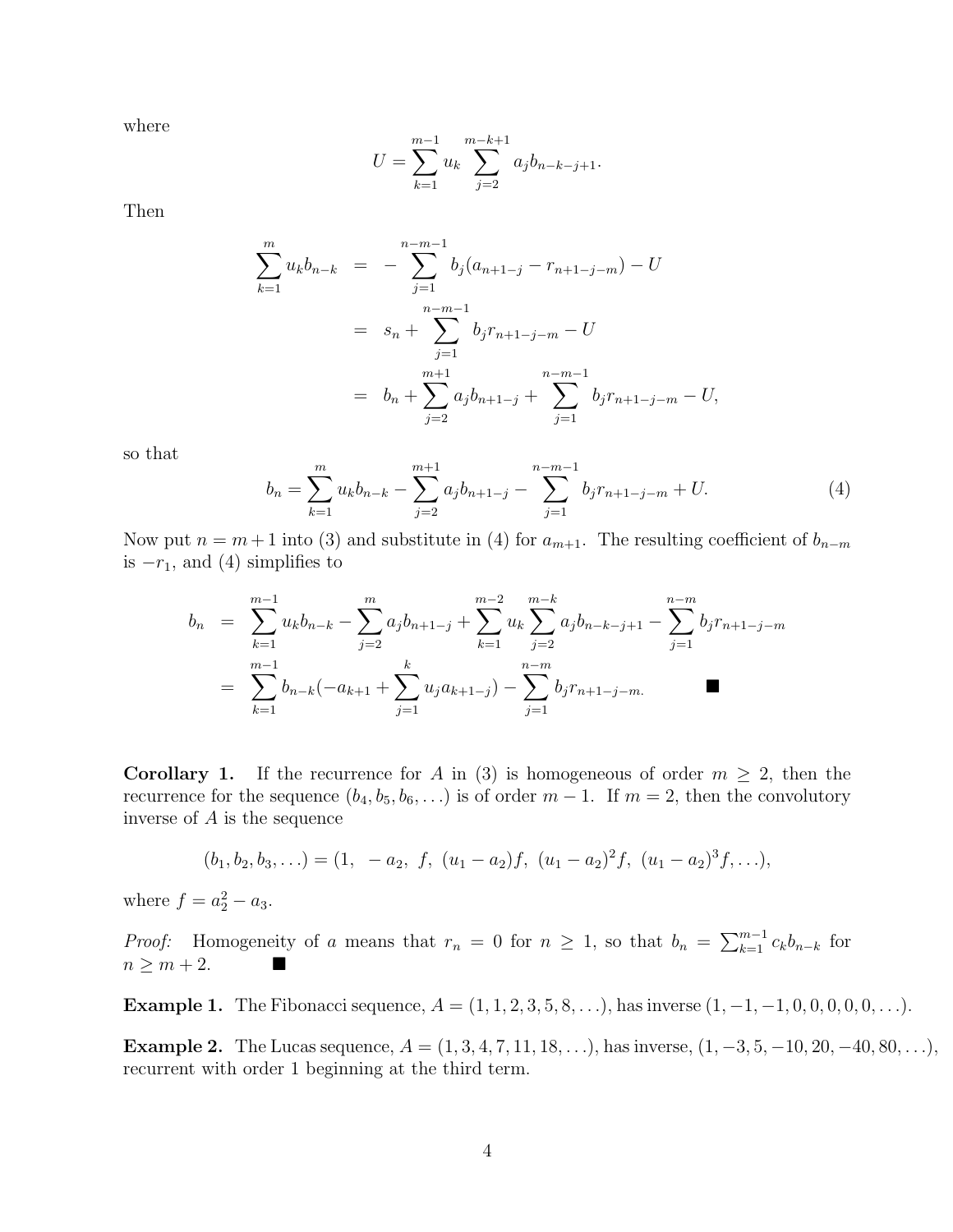**Example 3.** Let A be the 2nd-order nonhomogeneous sequence given by  $a_1 = 1$ ,  $a_2 =$ 1, and  $a_n = a_{n-1} + a_{n-2} + n - 2$  for  $n \geq 3$ . The inverse of A is the sequence  $B =$  $(1, -1, -2, -1, 1, 4, 6, 4, -4, -11, ...)$  given for  $n \geq 4$  by

$$
b_n = -B_{n-2} \circledast R_{n-2} = -(b_1, b_2, \cdots, b_{n-2}) \star (1, 2, 3, \ldots, n-2).
$$

**Example 4.** Suppose that A and C are sequences in  $\mathcal{G}$ . Since  $\mathcal{G}$  is a group, there exists B in G such that  $A = B \star C$ . For example, if A and C are the Fibonacci and Lucas sequences of Examples 1 and 2, then

$$
B = A \star C^{-1} = (1, -2, 4, -8, 16, \ldots),
$$

a 1st-order sequence.

**Theorem 2.** Let  $B = (1, b_2, b_3, \ldots)$  be the convolutory inverse of  $A = (1, a_2, a_3, \ldots)$ , and let  $\hat{A} = (1, -a_2, a_3, -a_4, a_5, -a_6, \ldots)$ . Then the convolutory inverse of  $\hat{A}$  is the sequence  $\widehat{B} = (1, -b_2, b_3, -b_4, b_5, -b_6, \ldots).$ 

*Proof:* Apply (2) to the subgroup  $\mathbb{G}^{(1)}$  of sequential matrices.

**Example 5.** Let A be the sequence given by  $a_n = \lfloor n\tau \rfloor$ , where  $\tau = (1 + \sqrt{5})/2$ . Then

 $A = (1, 3, 4, 6, 8, 9, 11, 12, \ldots)$  and  $A^{-1} = (1, -3, 5, -9, 17, -30, 52, -90, \ldots)$ .

Let A be the sequence given by  $a_n = (-1)^{n-1} \lfloor n\tau \rfloor$ . Then

$$
A = (1, -3, 4, -6, 8, -9, 11, -12, ...)
$$
 and  $A^{-1} = (1, 3, 5, 9, 17, 30, 52, 90, ...).$ 

**Example 6.** Let A be the Catalan sequence, given by  $a_n = \frac{1}{n}$ n  $\int 2n-2$  $n-1$  $\setminus$ . Then

$$
A = (1, 1, 2, 5, 14, 42, 132, 429, 1430, \ldots)
$$
  

$$
A^{-1} = (1, -1, -1, -2, -5, -14, -42, -132, \ldots).
$$

**Example 7.** Let A be the sequence of central binomial coefficients, given by  $a_n =$  $\int 2n-2$  $n-1$  $\setminus$ , Then  $A = (1, 2, 6, 20, 70, 252, 924, \ldots)$  and  $A^{-1} = (1, -2, -2, -4, -10, -28, -84, -264, \ldots)$ ,

with obvious connections to the Catalan sequence.

Certain operations on sequences in  $\mathcal G$  are easily expressed in terms of convolution. Two of these operations are given as follows. Suppose x is an integer, and  $A = (1, a_2, a_3, \ldots)$  is a sequence in  $\mathcal{G}$ , with inverse  $B = (1, b_2, b_3, \ldots)$ . Then

$$
(1, xa_2, xa_3, xa_4, \ldots) = (1, (1-x)b_2, (1-x)b_3, (1-x)b_4, \ldots) \star A
$$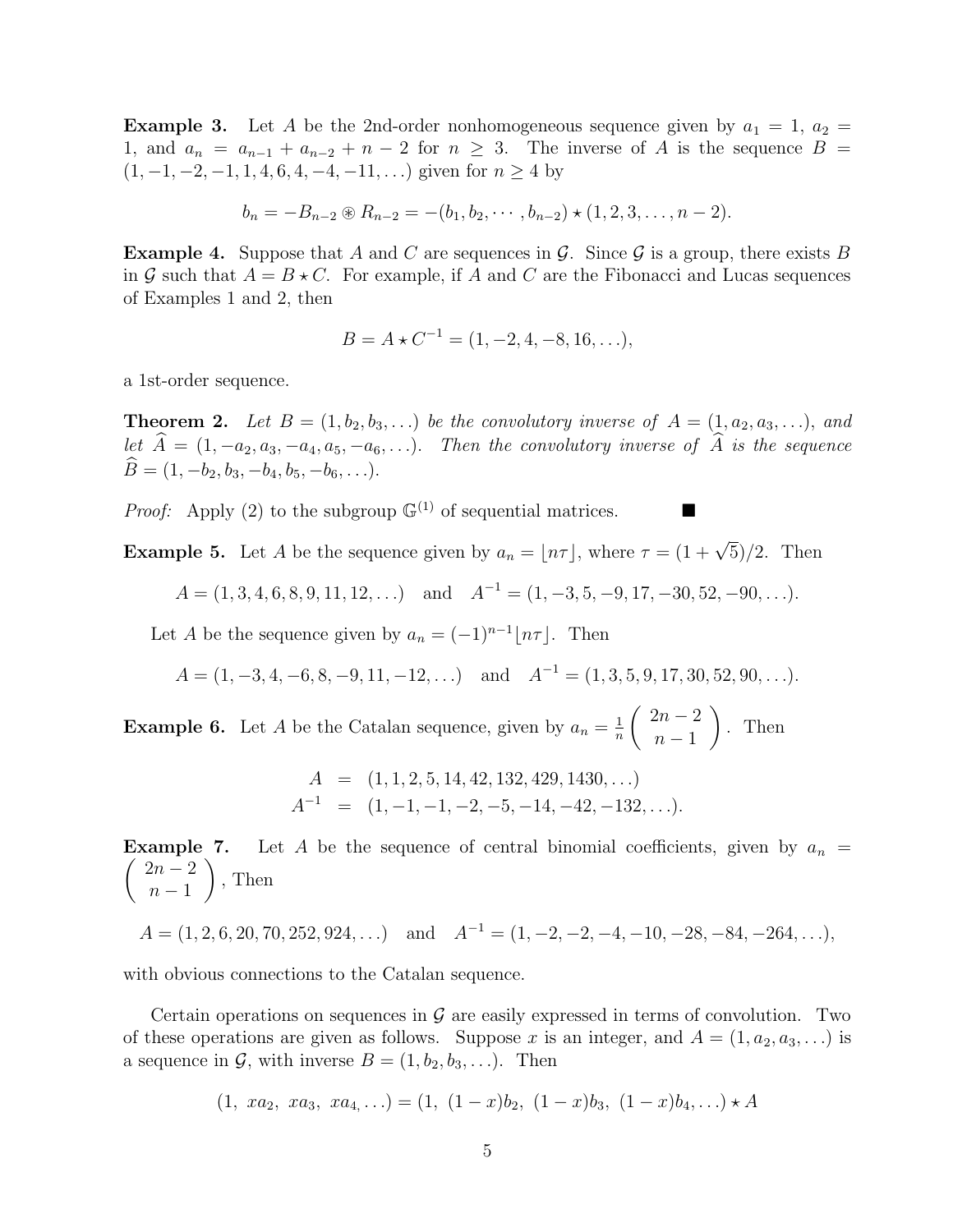and

$$
(1, x, a_2, a_3,...) = (1, x+b_2, (x-1)b_2+b_3, (x-1)b_3+b_4,...) \star A.
$$

Stated in terms of power series

$$
a(t) = 1 + a_2t + a_3t^2 + \cdots
$$
 and  $1/a(t) = b(t) = 1 + b_2t + b_3t^2 + \cdots$ ,

the two operations correspond to the identities

$$
xa(t) + 1 - x = [(1 - x)b(t) + x]a(t);
$$
  
\n
$$
ta(t) + 1 + (x - 1)t = \{b(t) + [(x - 1)b(t) + 1]t\}a(t).
$$

# $\, {\bf 3} \quad {\bf The \ group \ } ({\mathbb G}^{(m)}, \cdot) \,$

Recall that the set G consists of the lower triangular infinite integer matrices with all diagonal entries 1. Define ' on G as follows: if  $A \in \mathbb{G}$ , then A' is the matrix that remains when row 1 and column 1 of A are removed. Clearly  $A' \in \mathbb{G}$ . Define

$$
A^{(0)} = A, \qquad \qquad A^{(n)} = (A^{(n-1)})'
$$

for  $n \geq 1$ . Let

$$
\mathbb{G}^{(m)} = \{ A \in \mathbb{G} : A^{(m)} = A \}
$$

for  $m \geq 0$ . Note that  $(\mathbb{G}^{(1)}, \cdot)$  is the group of sequential matrices introduced in Section 1, and  $\mathbb{G}^{(m)} \subset \mathbb{G}^{(d)}$  if and only if  $d|m$ .

**Theorem 3.**  $(G^{(m)},\cdot)$  is a group for  $m \geq 0$ .

*Proof:*  $(\mathbb{G}^{(0)}, \cdot)$  is the group  $(\mathbb{G}, \cdot)$ . For  $m \geq 1$ , first note that  $(AB)' = A'B'$ , so that, inductively,  $(AB)^{(q)} = A^{(q)}B^{(q)}$  for all  $q \ge 1$ . In particular, if A and B are in  $\mathbb{G}^{(m)}$ , then

$$
(AB)^{(m)} = A^{(m)}B^{(m)} = AB,
$$

so that  $AB \in \mathbb{G}^{(m)}$ . Moreover,

$$
(A^{-1})^{(m)} = (A^{(m)})^{-1} = A^{-1},
$$

so that  $A^{-1} \in \mathbb{G}^{(m)}$ . .  $\bullet$   $\bullet$   $\bullet$ 

# $4 \quad \textbf{The group } (\mathbb{G}^{(2)}, \cdot)$

Suppose that A, B, C, D are sequences in G. Let  $\langle A; B \rangle$  denote the matrix in  $\mathbb{G}^{(2)}$  whose first column is  $A = (a_1, a_2, \ldots)$  and whose second column is  $(0, b_1, b_2, \ldots)$ , where  $a_1 = b_1 = 1$ . We shall see that the product  $\langle A; B \rangle \cdot \langle C; D \rangle$  is given by certain "mixed convolutions." Write  $\langle A; B \rangle \cdot \langle C; D \rangle$  as  $\langle U; V \rangle$ . Then

$$
u_n = \begin{cases} (a_1, b_2, a_3, \dots, b_{n-1}, a_n) \star (c_1, c_2, \dots, c_n), & \text{if } n \text{ is odd;} \\ (b_1, a_2, b_3, \dots, b_{n-1}, a_n) \star (c_1, c_2, \dots, c_n), & \text{if } n \text{ is even;} \end{cases}
$$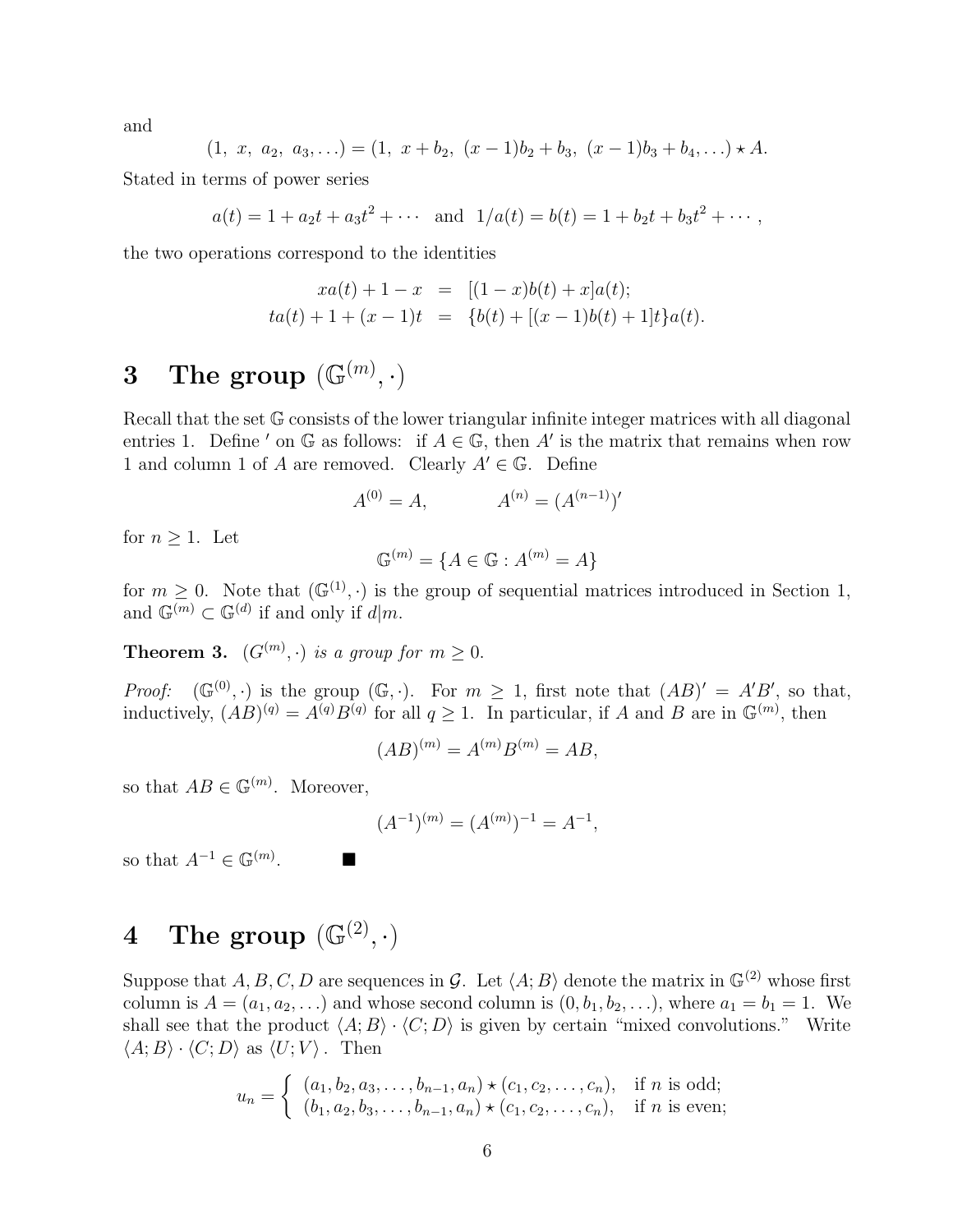$$
v_n = \begin{cases} (b_1, a_2, b_3, \dots, a_{n-1}, b_n) \star (d_1, d_2, \dots, d_n), & \text{if } n \text{ is odd;} \\ (a_1, b_2, a_3, \dots, a_{n-1}, b_n) \star (d_1, d_2, \dots, d_n), & \text{if } n \text{ is even.} \end{cases}
$$

In particular  $\langle A; B \rangle \cdot \langle B; A \rangle$  is the sequential matrix of the sequence  $A \star B$ .

Recursive formulas for columns of  $\langle A; B \rangle^{-1}$  can also be given: write  $\langle A; B \rangle^{-1}$  as  $\langle X; Y \rangle$ , so that  $\langle A; B \rangle \cdot \langle X; Y \rangle$  is the identity matrix. Each nondiagonal entry of  $\langle A; B \rangle \cdot \langle X; Y \rangle$  is zero, so that, solving inductively for  $x_1, x_2, x_3, \ldots$  and  $y_1, y_2, y_3, \ldots$  gives

$$
x_n = \begin{cases} -a_n - b_{n-1}x_2 - a_{n-2}x_3 - \dots - b_2x_{n-1}, & \text{if } n \text{ is odd;}\\ -a_n - b_{n-1}x_2 - a_{n-2}x_3 - \dots - a_2x_{n-1}, & \text{if } n \text{ is even;} \end{cases}
$$
(5)

$$
y_n = \begin{cases} -b_n - a_{n-1}y_2 - b_{n-2}y_3 - \dots - a_2y_{n-1}, & \text{if } n \text{ is odd;}\\ -b_n - a_{n-1}y_2 - b_{n-2}y_3 - \dots - b_2y_{n-1}, & \text{if } n \text{ is even.} \end{cases}
$$
(6)

Example 8. Example 6 shows that the Catalan sequence satisfies the equation

$$
(1, a_2, a_3, \ldots)^{-1} = (1, -1, -a_2, -a_3, \ldots),
$$

which we abbreviate as  $A^{-1} = (1, -A)$ . It is natural to ask whether there are sequences A and B for which

$$
\langle A; B \rangle^{-1} = \langle 1, -A; B \rangle. \tag{7}
$$

This problem is solved as follows. Write the first and second columns of  $\langle 1, -A; B \rangle$  as  $(1, x_2, x_3, ...)$  and  $(0, 1, y_2, y_3, ...)$ , respectively. Equation (7) implies  $x_n = -a_{n-1}$  and  $y_n = b_n$  for  $n \ge 2$ . Thus,  $b_2 = y_2$ , but also, by (6),  $y_2 = -b_2$ , so that  $b_2 = 0$ . Inductively, (6) and (7) imply  $b_n = 0$  for all  $n \geq 3$ , so that B is the convolutory identity sequence:  $B = (1, 0, 0, 0, ...)$ . Using this fact together with  $(5)$  gives

$$
x_n = \begin{cases} -a_n - a_{n-2}x_3 - a_{n-4}x_5 - \cdots - a_2x_{n-1}, & \text{if } n \text{ is even;}\\ -a_n - a_{n-2}x_3 - a_{n-4}x_5 - \cdots - a_3x_{n-2}, & \text{if } n \text{ is odd;} \end{cases}
$$

so that, substituting  $x_k = -a_{k-1}$ , we have a recurrence for A:

$$
a_n = \begin{cases} a_{n-1} + a_{n-2}a_2 + a_{n-4}a_4 + \dots + a_2 a_{n-2} & \text{if } n \text{ is even;}\\ a_{n-1} + a_{n-2}a_2 + a_{n-4}a_4 + \dots + a_3 a_{n-3} & \text{if } n \text{ is odd;} \end{cases}
$$

with intial values  $a_1 = 1$ ,  $a_2 = 1$ . This sequence, listed as A047749 in [4], is given by

$$
a_n = \begin{cases} \frac{1}{2m+1} {3m \choose m}, & \text{if } n = 2m; \\ \frac{1}{2m+1} {3m+1 \choose m+1}, & \text{if } n = 2m+1. \end{cases}
$$

**Example 9.** Let  $a_n = 1$  and  $b_n = F_n$  for  $n \geq 1$ , where  $F_n$  denotes the Fibonacci sequence in Example 1. Let C be the sequence given by  $c_1 = 1$ ,  $c_2 = -1$ ,  $c_3 = 0$ ,  $c_4 = 1$ , and  $c_n = 2^{\lfloor (n-5)/2 \rfloor}$  for  $n \geq 5$ . Let D be the sequence given by  $d_1 = 1, d_2 = -1, d_3 = -1$ , and  $d_n = -c_{n+1}$  for  $n \geq d_4$ . Then  $\langle A; B \rangle^{-1} = \langle C; D \rangle$ .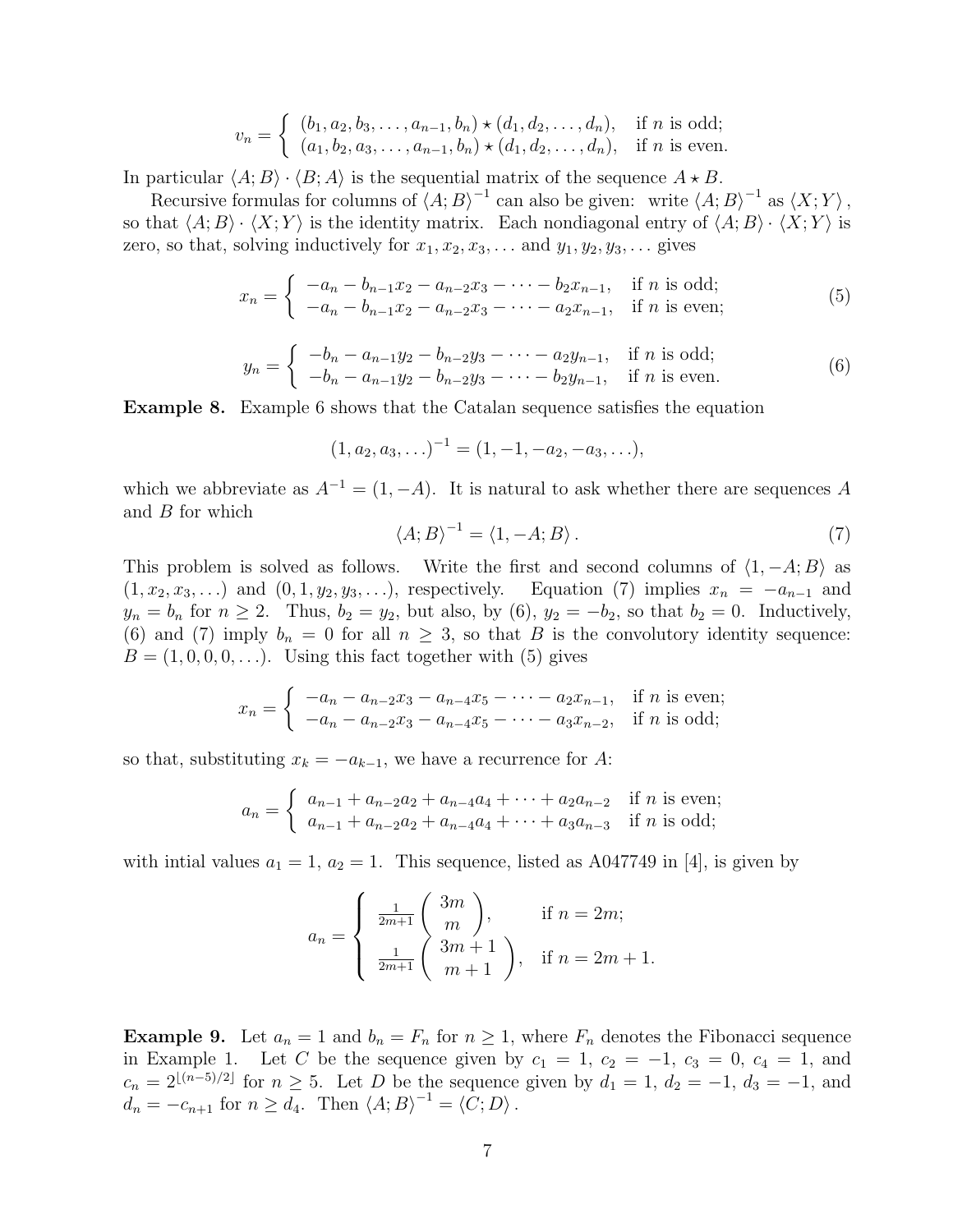**Theorem 4.** If any three of four sequences  $A, B, C, D$  in G are given, then the fourth sequence is uniquely determined by the condition that  $\langle A; B \rangle \cdot \langle C; D \rangle$  be a sequential matrix.

*Proof:* The requirement that  $\langle A; B \rangle \cdot \langle C; D \rangle$  be a sequential matrix is equivalent to an infinite system of equations, beginning with

$$
d_1 = 1
$$
  
\n
$$
b_2 + d_2 = a_2 + c_2
$$
  
\n
$$
b_3 + a_2d_2 + d_3 = a_3 + b_2c_2 + c_3.
$$

For  $n \geq 3$ , the system can be expressed as follows:

$$
b_n + a_{n-1}d_2 + b_{n-2}d_3 + \dots + h_2d_{n-1} + d_n
$$
  
=  $a_n + b_{n-1}c_2 + a_{n-2}c_3 + \dots + h'_2c_{n-1} + c_n,$  (8)

where  $h_2 = a_2$  if n is odd,  $h_2 = b_2$  if n is even; and  $h'_2 = b_2$  if n is odd,  $h'_2 = a_2$  if n is even.

Equations (8) show that each of the four sequences is determined by the other three. ¥

**Example 10.** By  $(8)$ , D is determined by  $A, B, C$  in accord with the recurrence

$$
d_n = a_n + c_2b_{n-1} + c_3a_{n-2} + c_4b_{n-3} + \dots + c_{n-1}b'_2 + c_n
$$
  

$$
-b_n - d_2a_{n-1} - d_3b_{n-2} - d_4a_{n-3} + \dots - d_{n-1}b_2.
$$
 (9)

Suppose  $a_n = b_n = c_{n-2} = 0$  for  $n \geq 3$ . Then by (9),

$$
d_n = \begin{cases} -b_2 d_{n-1} - a_3 d_{n-2}, & \text{if } n \text{ is even;}\\ -a_2 d_{n-1} - b_3 d_{n-2}, & \text{if } n \text{ is odd;} \end{cases}
$$

for  $n \ge 4$ , with  $d_1 = 1$ ,  $d_2 = a_2 - b_2$ ,  $d_3 = a_3 - a_2d_2 - b_3d_1$ . If  $(a_1, a_2, a_3) = (1, -1, -1)$  and  $(b_1, b_2, b_3) = (1, -2, -1)$  and  $c_1 = 1$ , then

$$
D = (1, 1, 1, 3, 4, 11, 15, 41, 56, 153, \ldots),
$$

which, except for the initial 1, is the sequence of denominators of the convergents to  $\sqrt{3}$ , indexed in [4] as A002530. In this example,  $\langle A; B \rangle \cdot \langle C; D \rangle$  is the sequential matrix with first three terms  $1, -1, -1$  and all others zero.

**Theorem 5.** If A, B, C in G are given and  $|a_2|=1$ , then there exists a unique sequence D in G such that  $\langle A; B \rangle \cdot \langle C; D \rangle = \langle C; D \rangle \cdot \langle A; B \rangle$ .

*Proof:* Write  $\langle A; B \rangle \cdot \langle C; D \rangle$  as  $(s_{ij})$  and  $\langle C; D \rangle \cdot \langle A; B \rangle$  as  $(t_{ij})$ . Equating  $s_{n+1,1}$  and  $t_{n+1,1}$ and solving for  $d_n$  give

$$
d_n = \frac{1}{a_2}(u_n - v_n)
$$
 (10)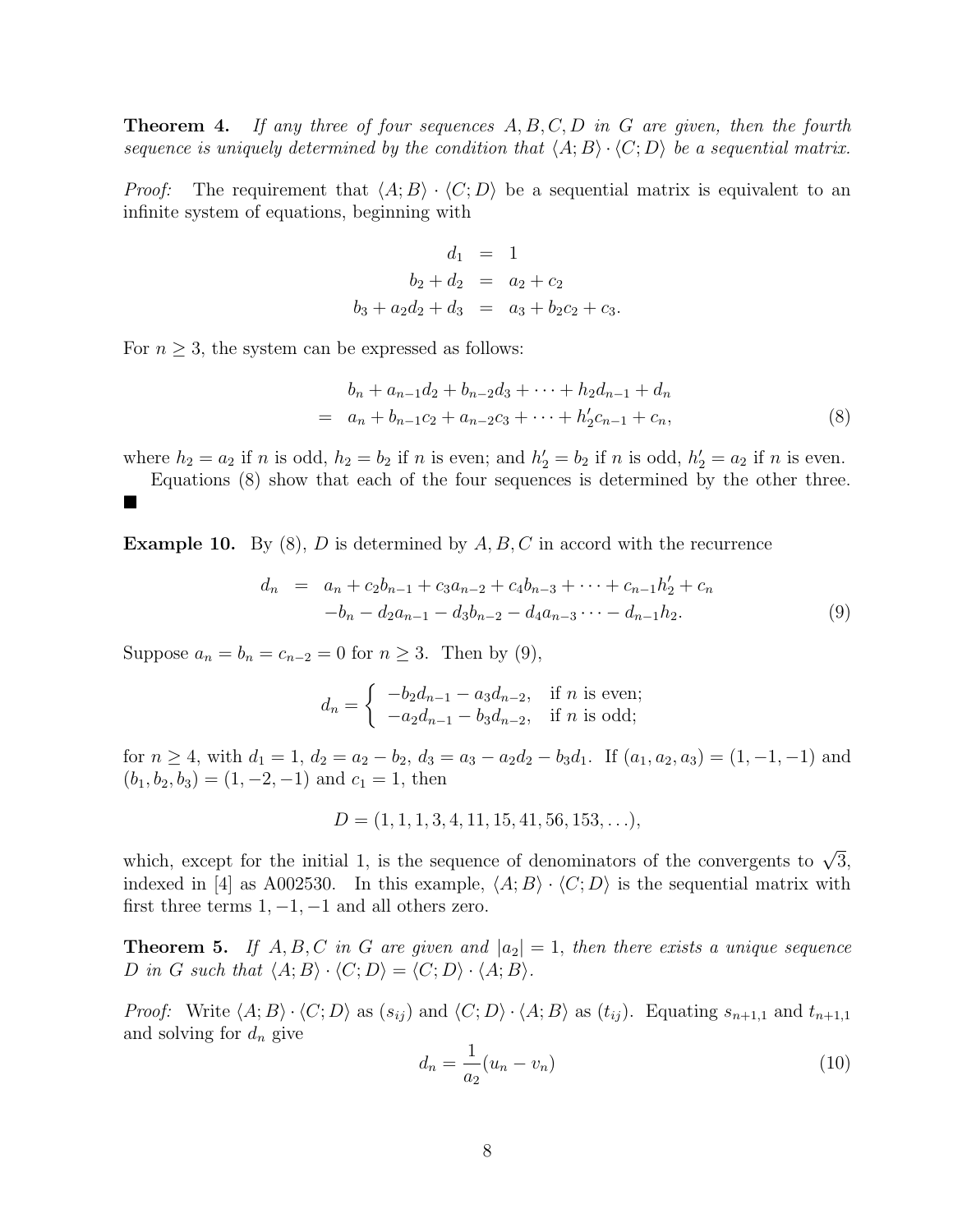for  $n \geq 3$ , where

$$
u_n = \begin{cases} c_2b_n + c_3a_{n-1} + c_4b_{n-2} + \dots + c_na_2, & \text{if } n \text{ is odd;}\\ c_2b_n + c_3a_{n-1} + c_4b_{n-2} + \dots + c_nb_2, & \text{if } n \text{ is even;}\\ a_3c_{n-1} + a_4d_{n-2} + \dots + a_nc_2, & \text{if } n \text{ is odd;}\\ a_3c_{n-1} + a_4d_{n-2} + \dots + a_nd_2, & \text{if } n \text{ is even;} \end{cases}
$$

with  $d_1 = 1, d_2 = b_2 c_2/a_2$ . A sequence D is now determined by (10); we shall refer to the foregoing as part 1.

It is necessary to check that the equations  $s_{n+1,2} = t_{n+1,2}$  implied by

$$
\langle A; B \rangle \cdot \langle C; D \rangle = \langle C; D \rangle \cdot \langle A; B \rangle
$$

do not impose requirements on the sequence  $D$  that are not implied by those already shown to determine D. In fact, the equations  $s_{n+1,2} = t_{n+1,2}$  with initial value  $d_1 = 1$  determine exactly the same sequence D. To see that this is so, consider the mapping  $\langle A; B \rangle' = \langle B; A \rangle$ . It is easy to prove the following lemma:

$$
(\langle A; B \rangle \cdot \langle C; D \rangle)' = \langle B; A \rangle \cdot \langle D; C \rangle.
$$

By part 1 applied to  $\langle B; A\rangle \cdot \langle D; C\rangle$  and  $\langle D; C\rangle \cdot \langle B; A\rangle$ , the first column of  $\langle B; A\rangle \cdot \langle D; C\rangle$ equals the first column of  $\langle D; C \rangle \cdot \langle B; A \rangle$ . Therefore, by the lemma, the second column of  $\langle A; B \rangle \cdot \langle C; D \rangle$  equals the second column of  $\langle C; D \rangle \cdot \langle A; B \rangle$ , which is to say that the equations  $s_{n+1,2} = t_{n+1,2}$  hold.

**Example 11.** Let  $a_1 = 1$ ,  $a_2 = 1$ , and  $a_n = 0$  for  $n \geq 3$ . Let B be the Fibonacci sequence. Let  $C = (1, 1, 0, 1, 0, 0, \ldots)$ , with  $c_n = 0$  for  $n \geq 5$ . Then D is given by  $d_1 = 1, d_2 = 1, d_3 = 2,$  and  $d_n = L_{n-1}$  for  $n \geq 4$ , where  $(L_n)$  is the Lucas sequence, as in Example 1. Writing  $\langle A; B\rangle \cdot \langle C; D\rangle$  as  $\langle U, V\rangle$ , we have  $\langle U, V\rangle = \langle C; D\rangle \cdot \langle A; B\rangle$ , where  $U = (1, 2, 1, 3, 4, 7, 11, 18, ...)$  and  $V = (1, 2, 5, 9, 20, 32, 66, 105, 207, ...)$ .

#### 5 Generalization of Theorem 4

It is natural to ask what sort of generalization Theorem 4 has for  $m \geq 3$ . The notation  $\langle A; B \rangle$  used for matrices in  $\mathbb{G}^{(2)}$  is now generalized in the obvious manner to  $\langle A_1, A_2, \ldots, A_m \rangle$ in  $\mathbb{G}^{(m)}$ , where  $A_i$  is a sequence  $(a_{i1}, a_{i2}, \ldots)$  having  $a_{i1} = 1$ , for  $i = 1, 2, \ldots, m$ .

**Theorem 4A.** Suppose  $A_1, A_2, \ldots, A_m$  and  $B_i$  for some i satisfying  $1 \leq i \leq m$  are given. Then sequences  $B_j$  for  $j \neq i$  are uniquely determined by the condition that  $\langle A_1, A_2, \ldots, A_m \rangle$ .  $\langle B_1, B_2, \ldots, B_m \rangle$  be a sequential matrix. Conversely, suppose  $B_1, B_2, \ldots, B_m$  and  $A_i$  for some i satisfying  $1 \leq i \leq m$  are given. Then sequences  $A_j$  for  $j \neq i$  are uniquely determined by the condition that  $\langle A_1, A_2, \ldots, A_m \rangle \cdot \langle B_1, B_2, \ldots, B_m \rangle$  be a sequential matrix.

*Proof:* Let  $U = AB$ . For given A, each column of B uniquely determines the corresponding column of U, and each column of U determines the corresponding column of  $B$ . Thus, under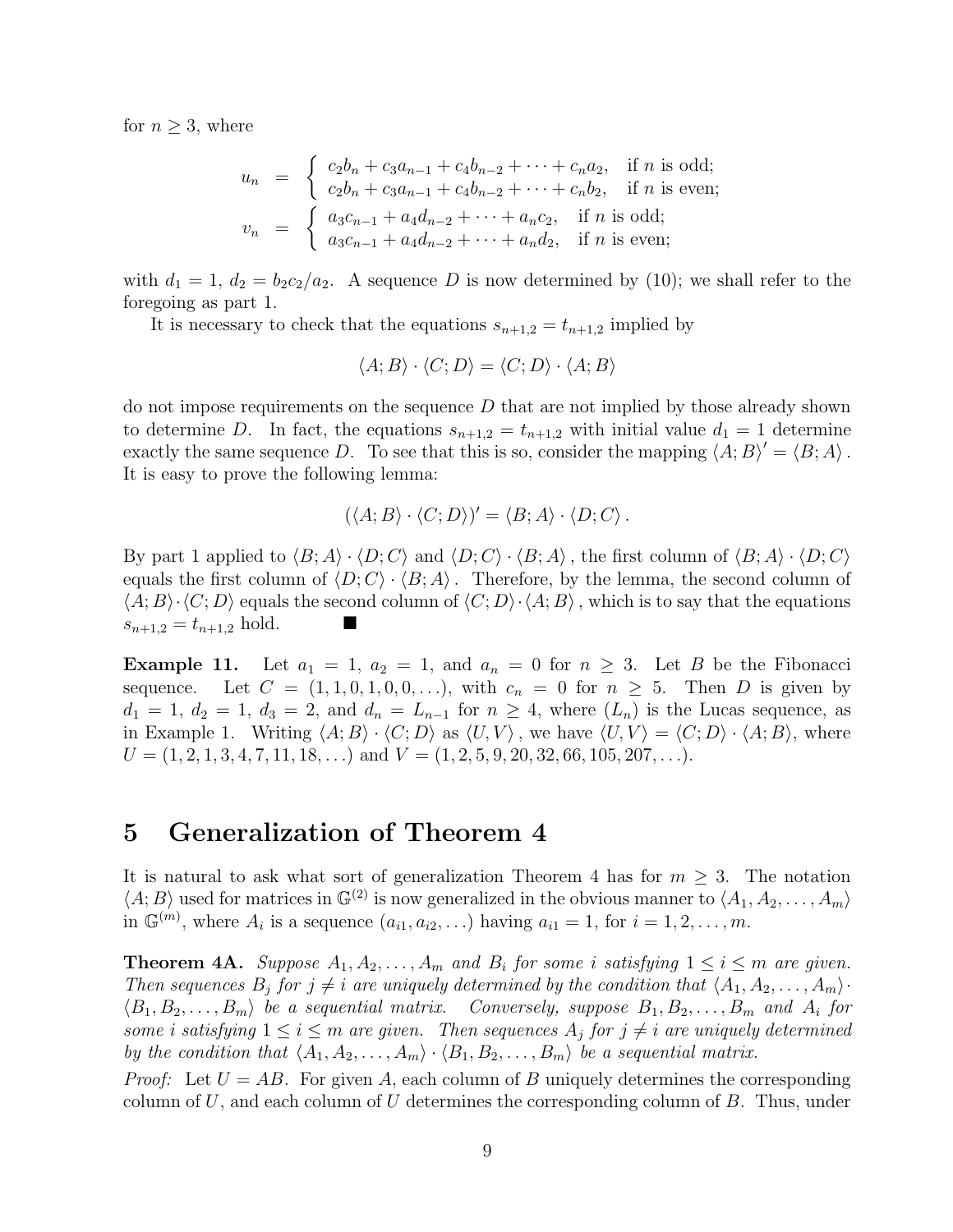the hypothesis that a particular column  $B_i$  of B is given, the equation  $U = AB$  determines the corresponding column of  $U$ . Consequently, as  $U$  is a sequential matrix, every column of U is determined, and this implies that every column of  $B$  is determined.

For the converse, suppose B, together with just one column  $A_i$  of A, are given, and that the product  $U = AB$  is sequential. As a first induction step,

$$
a_{21}b_{11} + a_{22}b_{21} = a_{32}b_{22} + a_{33}b_{32} = \cdots
$$
 (11)

As  $a_{i+1,i}$  is given, equations (11) show that  $a_{h+1,h}$  is determined for all  $h \geq 1$ . Assume for arbitrary  $k \ge 1$  that  $a_{h+j,h}$  is determined for all j satisfying  $1 \le j \le k$ , for all  $h \ge 1$ . As U is sequential,

$$
a_{k+1,1}b_{11} + a_{k+1,2}b_{21} + \cdots + a_{k+1,k+1}b_{k+1,1}
$$
  
=  $a_{k+2,2}b_{22} + a_{k+2,3}b_{32} + \cdots + a_{k+2,k+2}b_{k+2,2}$   
=  $\cdots$  (12)

As  $a_{k+i,i}$  is given, equations (12) and the induction hypothesis show that  $a_{k+h,h}$  is determined for all  $h \geq 1$ . Thus, by induction, A is determined.

Theorem 4A shows that Theorem 4 extends to  $\mathbb{G}^{(m)}$ . The method of proof of Theorem 4A clearly applies to G, so that Theorem 4A extends to G.

#### 6 Transformations involving divisors

We return to the general group  $(\mathbb{G}, \cdot)$  for a discussion of several specific matrix transformations involving divisors of integers. The first is given by the left summatory matrix,

$$
T(n,k) = \begin{cases} 1, & \text{if } k|n; \\ 0, & \text{otherwise.} \end{cases}
$$

The inverse of T is the left Möbius transformation matrix. The matrices T and  $T^{-1}$  are indexed as A077049 and A077050 in [\[4](#page-10-0)], where transformations by T and  $T^{-1}$  of selected sequences in  $\mathcal G$  are referenced. In general, if A is a sequence written as an infinite column vector, then

$$
T \cdot A = \{ \sum_{k|n} a_k \} \quad \text{and} \quad T^{-1} \cdot A = \{ \sum_{k|n} \mu(k) a_k \},
$$

that is, the summatory sequence of  $A$  and the Möbius transform of  $A$ , respectively.

Next, define the *left summing matrix*  $S = \{s(n, k)\}\$ and the *left differencing matrix*  $D = \{d(n,k)\}\$ by

$$
s(n,k) = \begin{cases} 1, & \text{if } k \leq n; \\ 0, & \text{otherwise.} \end{cases}
$$
  

$$
d(n,k) = \begin{cases} (-1)^{n+k}, & \text{if } k = n \text{ or } k = n-1; \\ 0, & \text{otherwise.} \end{cases}
$$